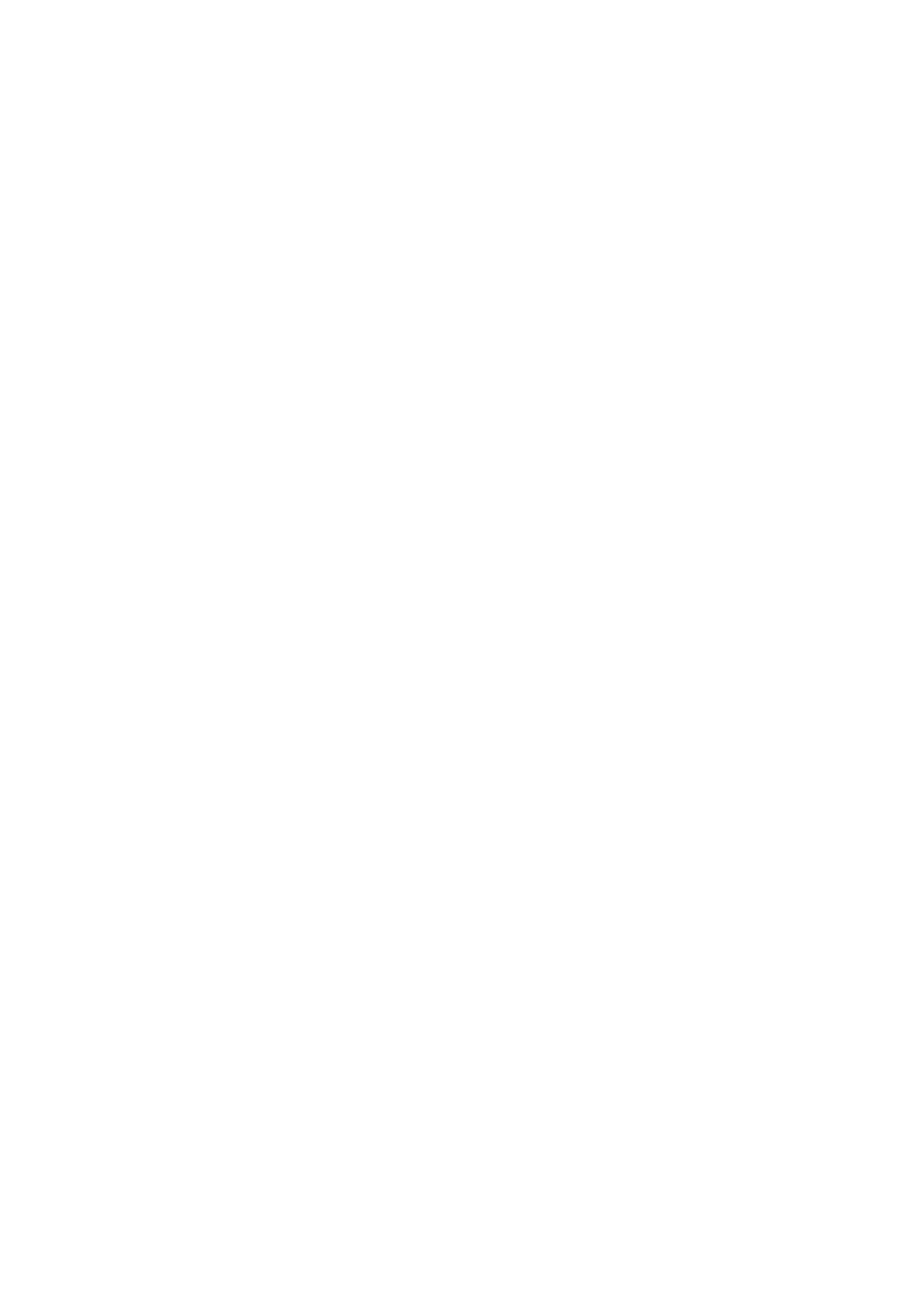# **Contents**

| Introducing indexing                   | 5  |
|----------------------------------------|----|
| The benefits of indexing               | 6  |
| Asset allocation                       | 10 |
| Using indexing to build your portfolio | 12 |
| The Vanguard difference                | 15 |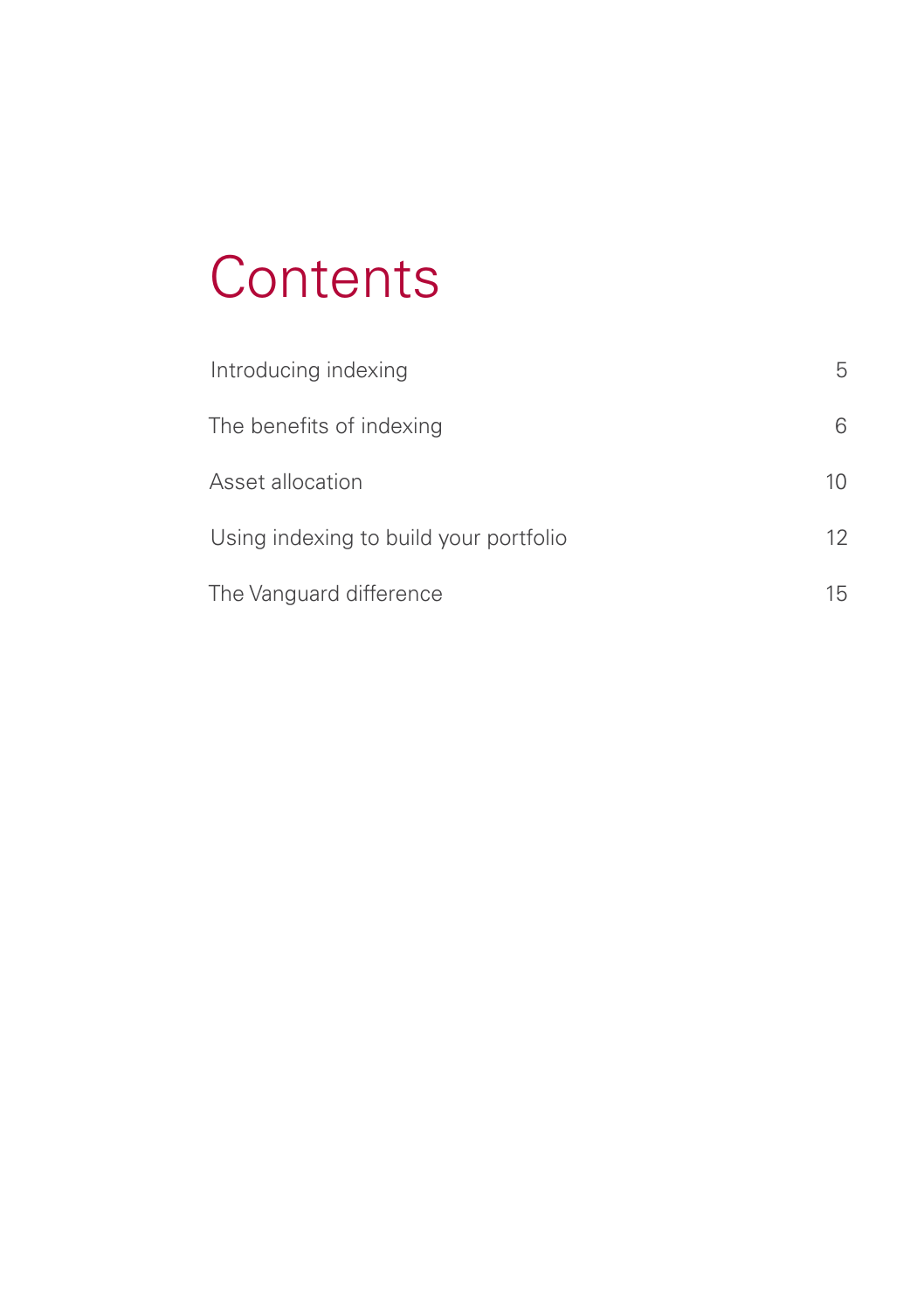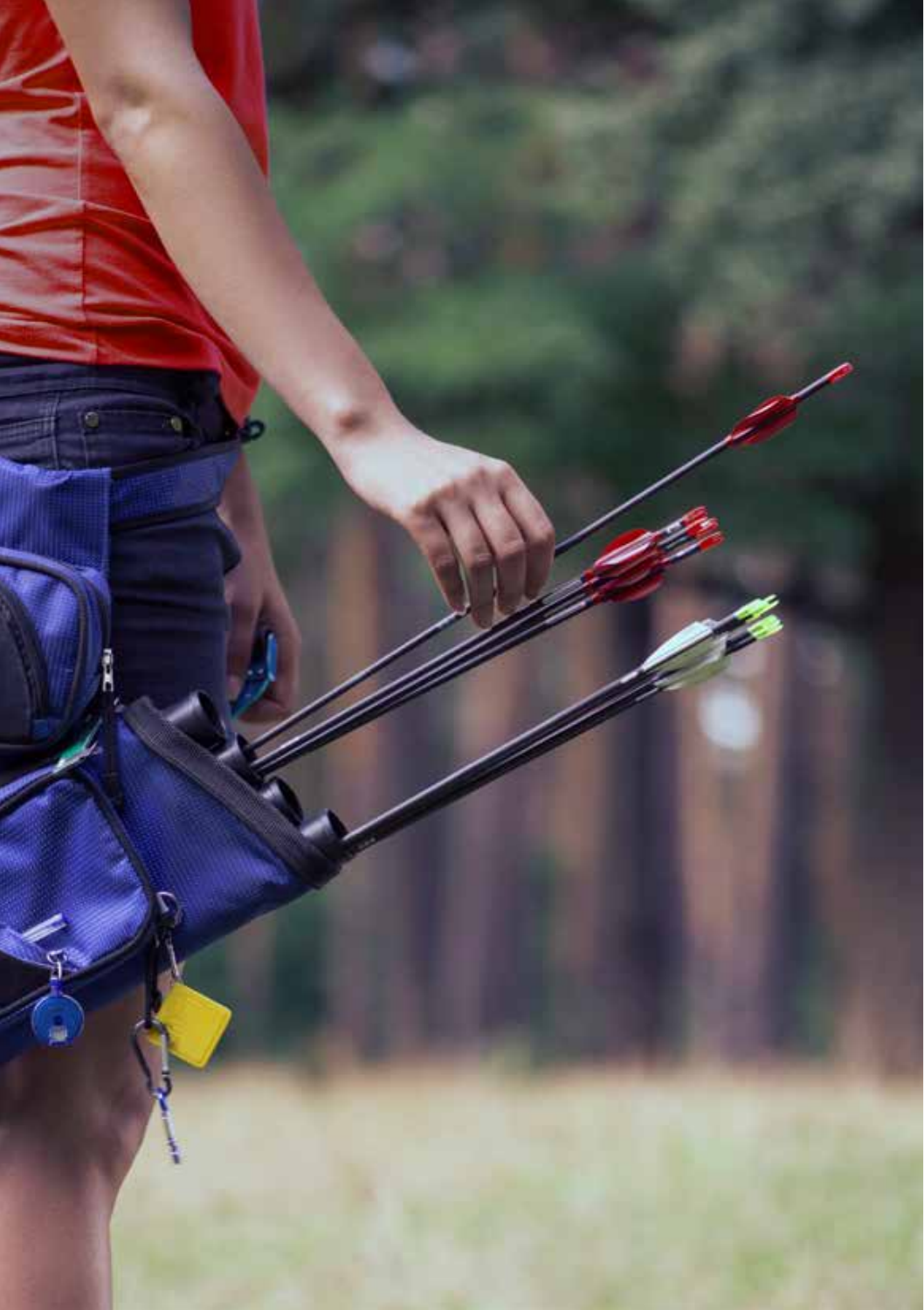# Introducing indexing

Investment funds can be managed in one of two ways—active or passive. Active managers aim to beat the return of a market index or benchmark, while index or passive managers aim to closely match market returns.

Since Vanguard first introduced index fund management in the United States in the 1970s, indexing has become a popular investment strategy.

In Australia, a total of \$377 billion is now invested in index funds that's 16 per cent of the total investment management market.<sup>1</sup>

This Plain Talk® guide explains how indexing works and how you can put it to work in your investment portfolio.

## What is an index?

An index is a group of securities representing all or part of a broad investment market. Most investment markets have an index that measures their value over time. There is an index for almost every industry sector and asset class, including Australian and international shares, property and bonds. Indices are constructed by companies like Barclays, FTSE, Bloomberg and S&P/ASX.

# What is indexing?

Indexing is a way of gaining exposure to an investment market by tracking the performance of an index. Index fund managers buy securities in the same weight that the index holds them. They aim to match an index's return by investing in all or a representative sample of the index. For this reason, indexing can also be called a passive approach to investing. This contrasts with active fund managers who try to beat the index by predicting which investments will perform well in the future.

<sup>1</sup> Source: *Rainmaker Roundup* as at 30 June 2017.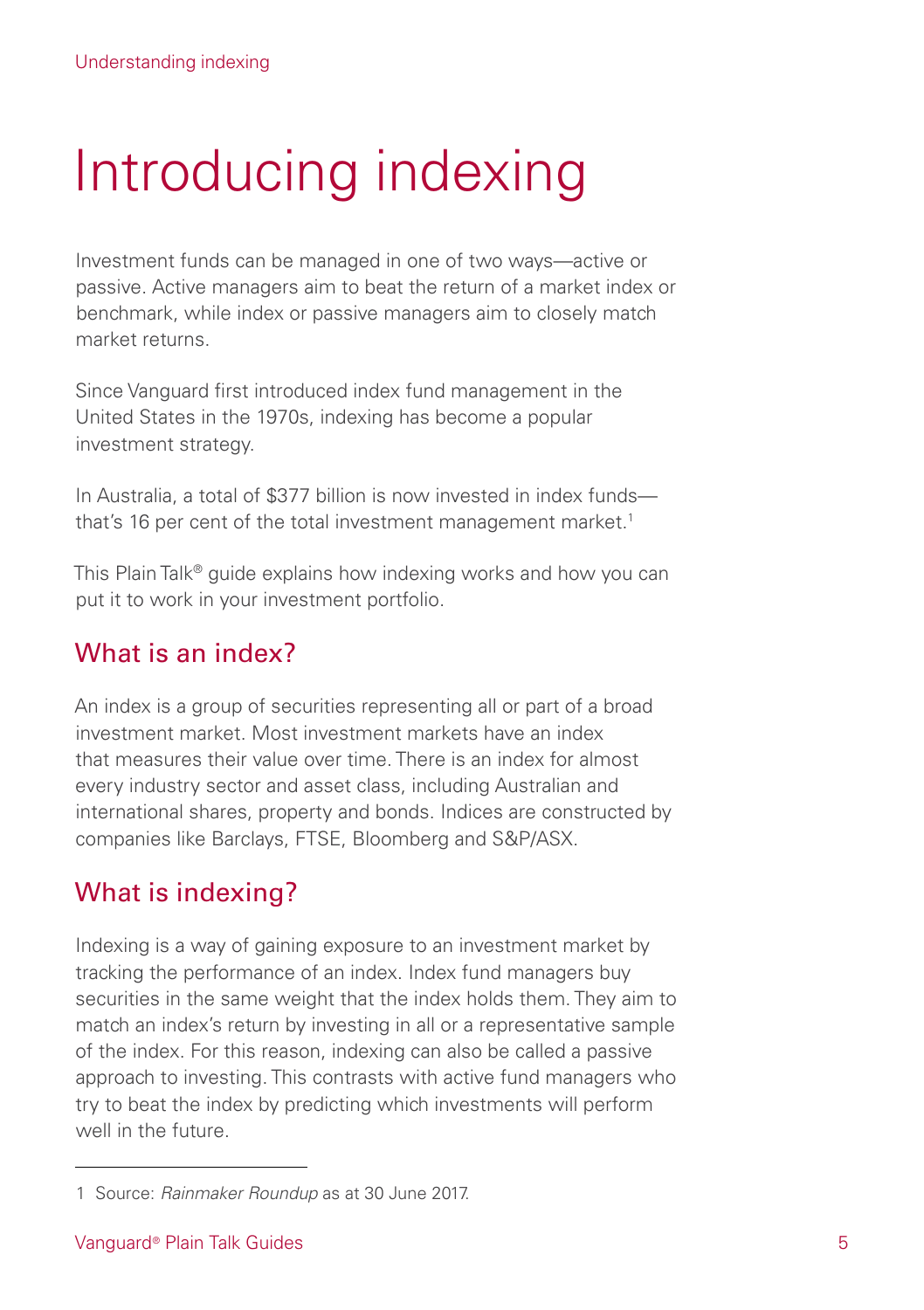# The benefits of indexing

It can be difficult to continually pick winners over the long term. So instead of trying to beat the market, indexing provides a low-cost way to track market returns.

Indexing offers investors two distinct advantages:

- 1. Investing in all or a representation of stocks in a market index can diversify your portfolio and reduce risk.
- 2. Buying and holding securities over the long term may reduce volatility, lower costs and taxes, and improve long-term returns.

### **Diversification**

It can be argued, that if you only hold a single stock in your investment basket, you're leaving your portfolio exposed to the risk that particular company's share price will underperform.

So, the more stocks you add to your investment basket, the more you're mitigating your exposure to that risk.

Index funds invest in all or a representative basket of the securities in an index like the S&P/ASX 300. So when you invest in an index fund you are effectively buying the entire market, or a representative sample, and reducing your risk by leaving your portfolio less exposed to the ups and downs of single investments.

There are index funds covering most of the major asset classes, including shares, bonds and property. So by investing in a range of index funds, you can diversify your portfolio across different industries and securities, both in Australia and overseas.

As you can see from the chart on the next page, the returns from different types of investment can vary dramatically from year to year. This year's top asset class can quickly become next year's worst performer.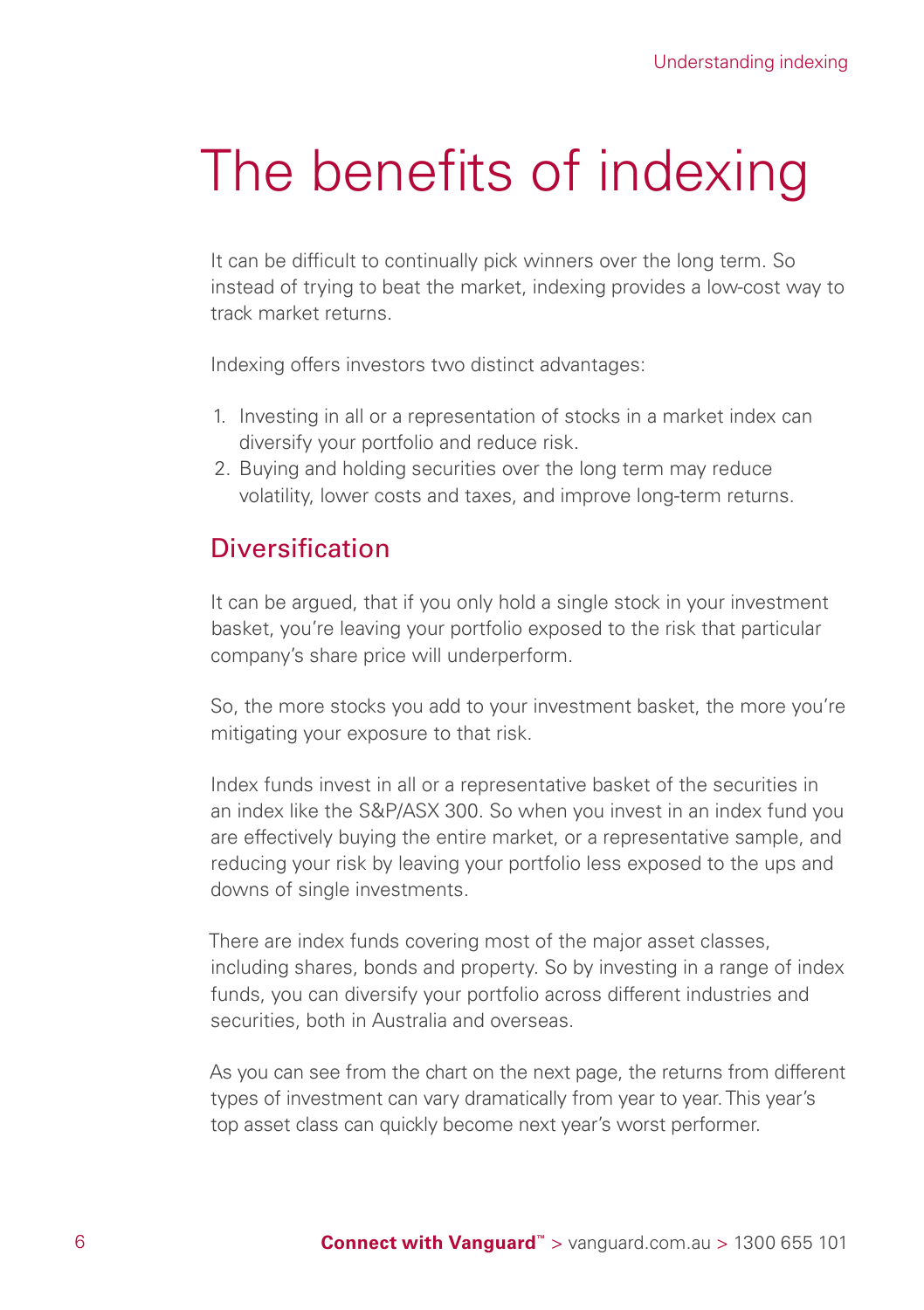For example, in 2006 Australian listed property was the star performer, delivering a return to investors of 24.7 per cent over the year. The following year it finished at the bottom of the chart, with a return of 2.3 per cent, comfortably less than cash.

With a broad range of assets in your portfolio, returns from better performing assets can help compensate those not performing so well.

#### The power of diversification

Financial year total returns for the major asset classes for financial years ending between 1995 and 2015.



Source: Andex Charts Pty Ltd June 2017.

Notes: 1. MSCI World ex–Australia Net Total Return Index (Local Currency) – represents a continuously hedged portfolio without any impact from foreign exchange fluctuations. 2. Index prior to 30 June 2008 is the Citigroup World Government Bond Index AUD hedged, from 30 June 2008 the index is the Bloomberg Barclays Global Treasury Index \$A hedged. 3. Prior to 1 May 2013, index is the UBS Global Real Estate Investors Index ex Australia with net dividends reinvested.

Past performance is not an indicator of future performance.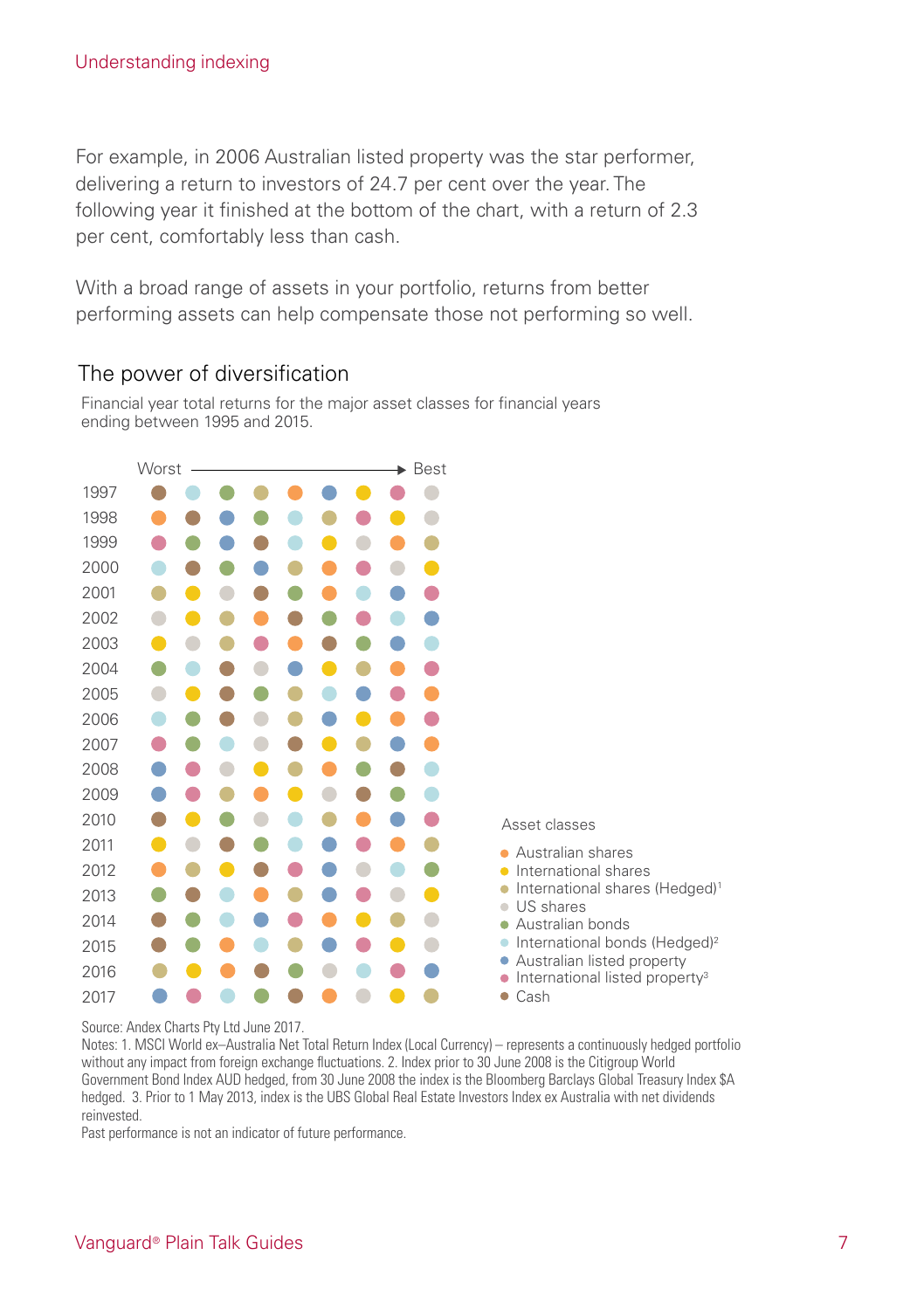#### Low costs

Index funds usually have lower costs than actively managed funds.

- 1. Lower transaction costs. Index funds use a buy-and-hold approach, which means their fund managers generally trade securities less frequently than their active counterparts. This reduces brokerage, commission and other trading expenses.
- 2. Lower management fees. By tracking the performance of an index, index funds essentially rely on a repeatable investment process allowing for cost efficiencies, as they don't have to employ highly paid research teams to analyse and choose securities.

#### Potential tax efficiency

Every time you sell a stock, you're incurring a potential capital gain. Simply, capital gains is a tax incurred by the investor as a result of selling securities. As a rule, index fund managers have lower stock turnover, which helps minimise capital gains.

In contrast, actively managed funds typically trade more often than index funds so they tend to create more capital gains tax liabilities.

The higher your usual marginal tax rate, the more you stand to benefit from indexing's tax efficiency.

### Long-term performance

Indexing's buy-and-hold approach is a low-cost way to tap into the longterm returns generated by investment markets.

As you can see in Vanguard's 2017 Index Chart to the right, history tells us that despite bumps along the way, investors who have the patience and discipline to stay the course are well rewarded over the long term particularly if they reinvest their returns along the way to take advantage of compound interest, where they earn interest on their interest payments as well as on the principal amount they originally invested.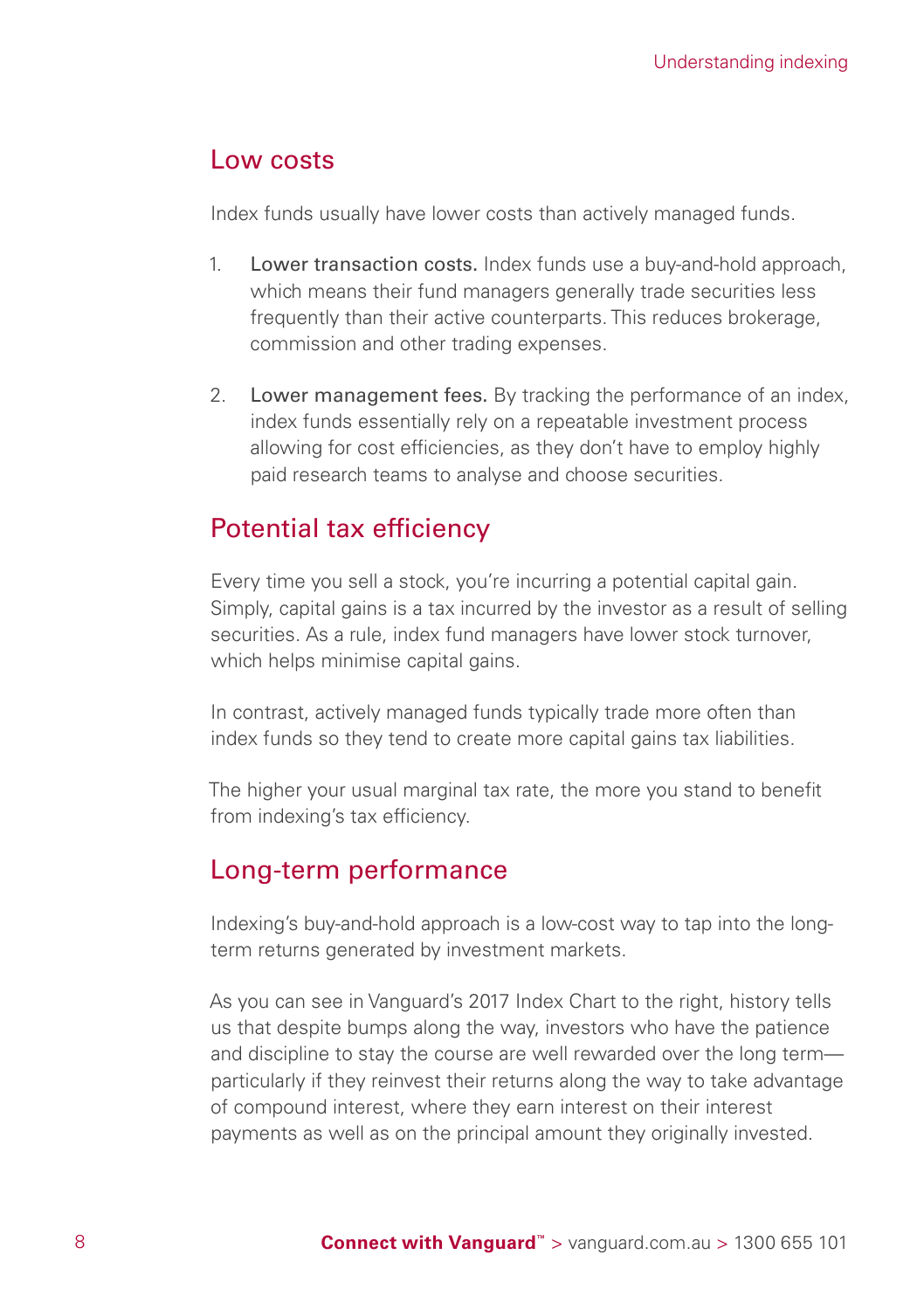#### The value of long-term investing

Financial year total returns for the major asset classes for financial years ending between 1987 and 2017.



Percentage returns (% p.a.) as at 30 June 20171

|                                         | 1 Year | 5 Years | 10 Years | 20 Years | 30 Years |
|-----------------------------------------|--------|---------|----------|----------|----------|
| <b>Australian Shares</b> <sup>2</sup>   | 13.1   | 11.6    | 3.5      | 8.1      | 8.4      |
| International Shares <sup>3</sup>       | 14.7   | 18.2    | 5.1      | 5.3      | 6.5      |
| US Shares <sup>4</sup>                  | 13.8   | 21.3    | 8.2      | 7.0      | 9.4      |
| Australian Bonds <sup>®</sup>           | 0.2    | 4.3     | 6.2      | 6.2      | 8.5      |
| Listed Property <sup>®</sup>            | $-6.3$ | 14.1    | 0.1      | 7.1      | 8.0      |
| Cash'                                   | 1.8    | 2.5     | 3.9      | 4.7      | 6.4      |
| <b>CPI</b> (to March 2017) <sup>8</sup> | 2.1    | 20      | 2.5      | 2.5      | 3 O      |

**Sources:** Australian Bureau of Statistics, ASX Limited, Bloomberg Finance L.P., Commonwealth Bank of Australia, Melbourne Institute of Applied Economic & Social Research, MSCI Inc., Reserve Bank of Australia, Standard & Poor's, Thompson Reuters. Notes: 1. One-year returns<br>are total returns from 1 July 2016 to 30 June 2017. 5, 10, 20 and 30 year returns ar December 1989 the index is the Commonwealth Bank All Series Greater Than 10 years Bond Accumulation Index. From September 1989 the index is the Bloomberg AusBond Composite 0+ Yr Index. 6. S&P/ASX 200 A-REIT Accumulation Index. 7. Data prior to March 1987 supplied by Reserve Bank of Australia. From March 1987 the index is the Bloomberg AusBond Bank Bill Index. 8. ABS Consumer Price Index (to March 2017). Disclaimer: The information contained herein is intended for informational purposes only. It is not intended as investment advice, and must not be relied upon as such. No responsibility is accepted for informational

©2018 Vanguard Investments Australia Ltd. (ABN 72072881086 / AFS Licence 227263). All rights reserved, Vanguard Investments Australia

Ltd pays a subscription fee to Andex Charts Pty Ltd. © Copyright 2017 Andex Charts Pty Ltd. Reproduction either in whole or in part is expressly prohibited without the written permission of Andex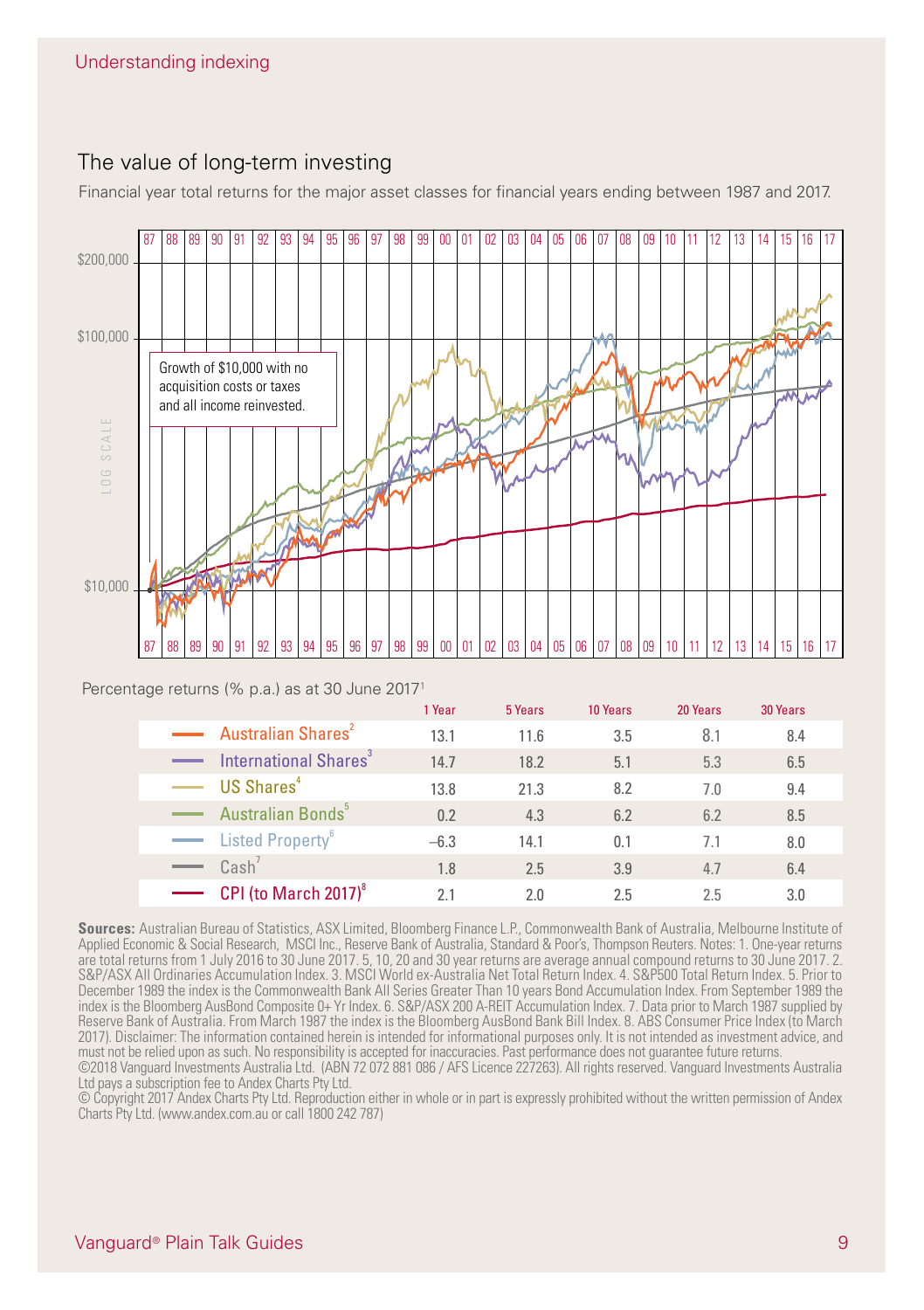# Asset allocation

Before you decide on your investment strategy, you need to work out how you allocate your money to different asset classes. It's one of the most important decisions you'll make in the whole investment process.

Vanguard research shows that effective asset allocation is the key to long-term investment performance. The chart below is from a study Vanguard conducted which looks at the returns of more than 550 fund managers over approximately 25 years. It found that asset allocation was responsible for 89 per cent of a diversified portfolio's return. This leaves only 11 per cent for factors such as market timing or securities selection.

#### Investment outcomes determined by asset allocation

Security selection and market timing Percentage of a portfolio's movement over time explained by: Asset allocation <u>examed a series and a series and a series and a series and a series and a series and a series of  $89\%$ </u>

Note: Calculations are based on the monthly returns for 580 Australian funds from January 1990 through to September 2015. For details of the methodology, see the Vanguard *The global case for strategic asset allocation and an examination of home bias (Scott et al., 2016).* Source: Vanguard calculations using data from Morningstar.

**Connect with Vanguard™** > vanguard.com.au > 1300 655 101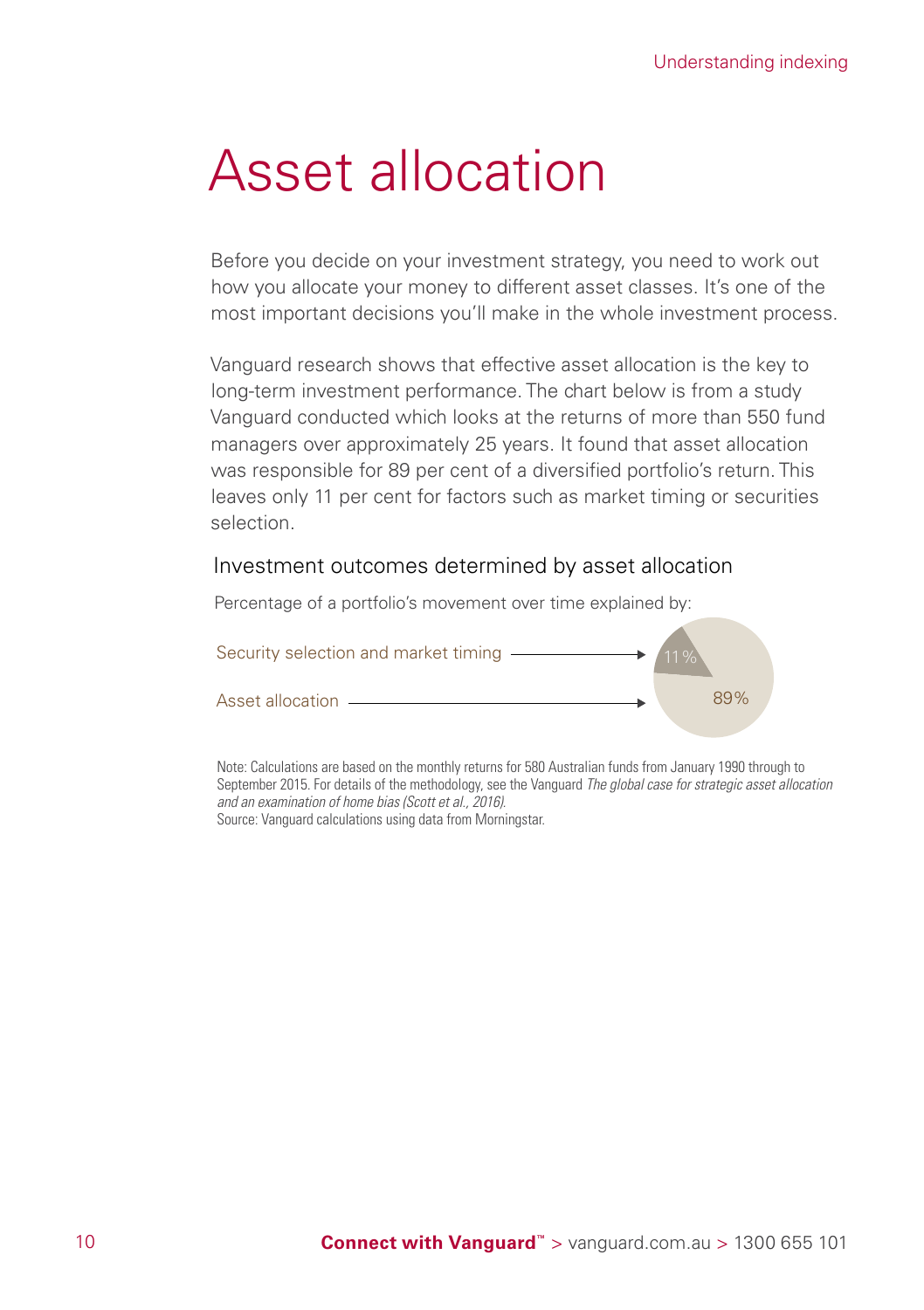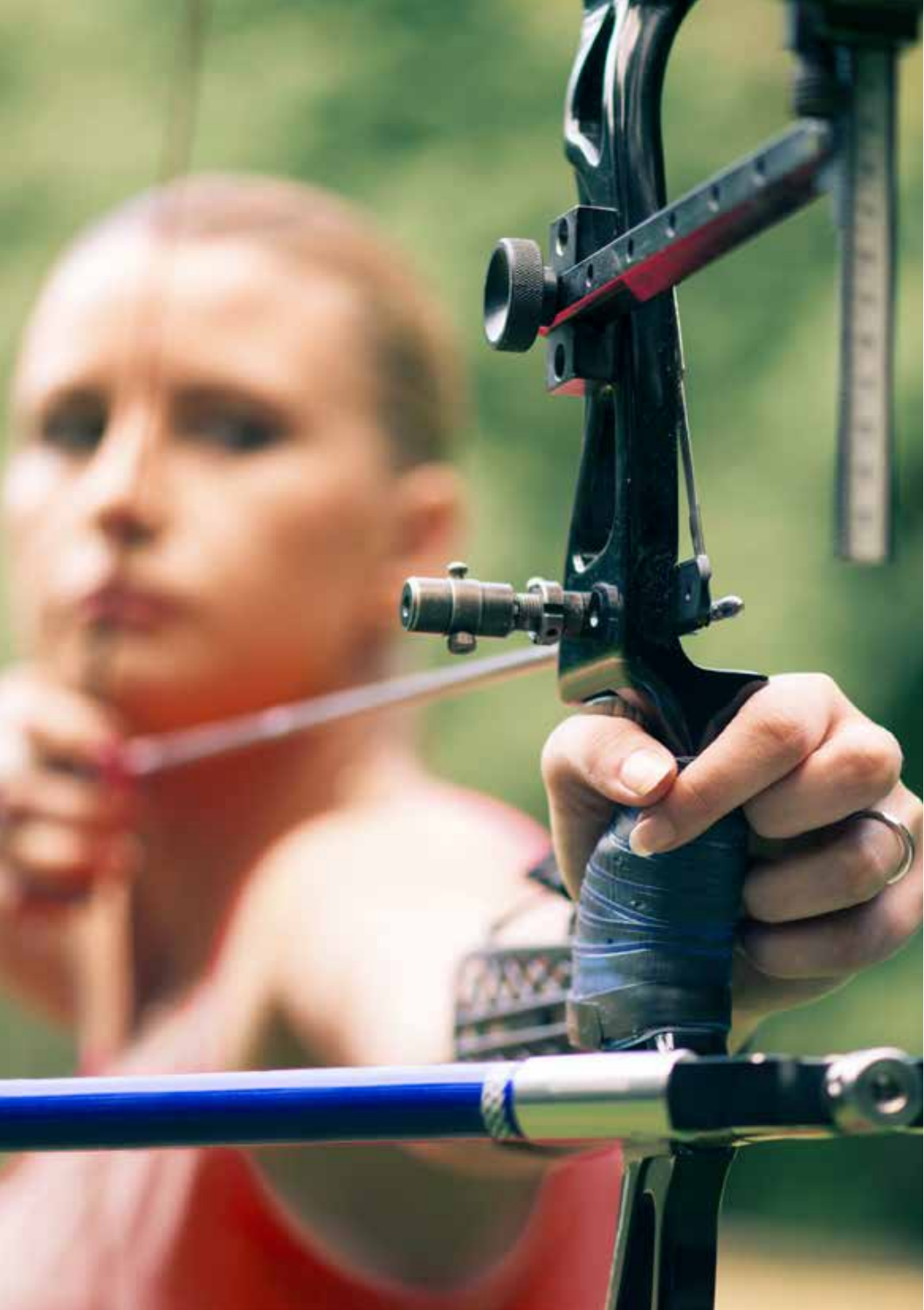# Using indexing to build your portfolio

Once you've decided on your mix of assets, you need to decide how to invest in them. This includes the option for 100 per cent of your portfolio invested in an index fund across asset classes or a core-satellite approach—a combination of both index and active funds.

Indexing's low costs make it one of the most efficient ways to invest your money across a range of assets.

### A core-satellite approach

A core–satellite approach ensures you use a combination of both index funds and active funds to build your desired portfolio. As the name suggests—this approach assumes you use index funds as the main component of your portfolio (the core) in conjunction with a selection of actively managed funds (satellites). In essence, you can build on a core of diversified index funds across all the major asset classes by adding satellites in the form of actively managed funds or shares.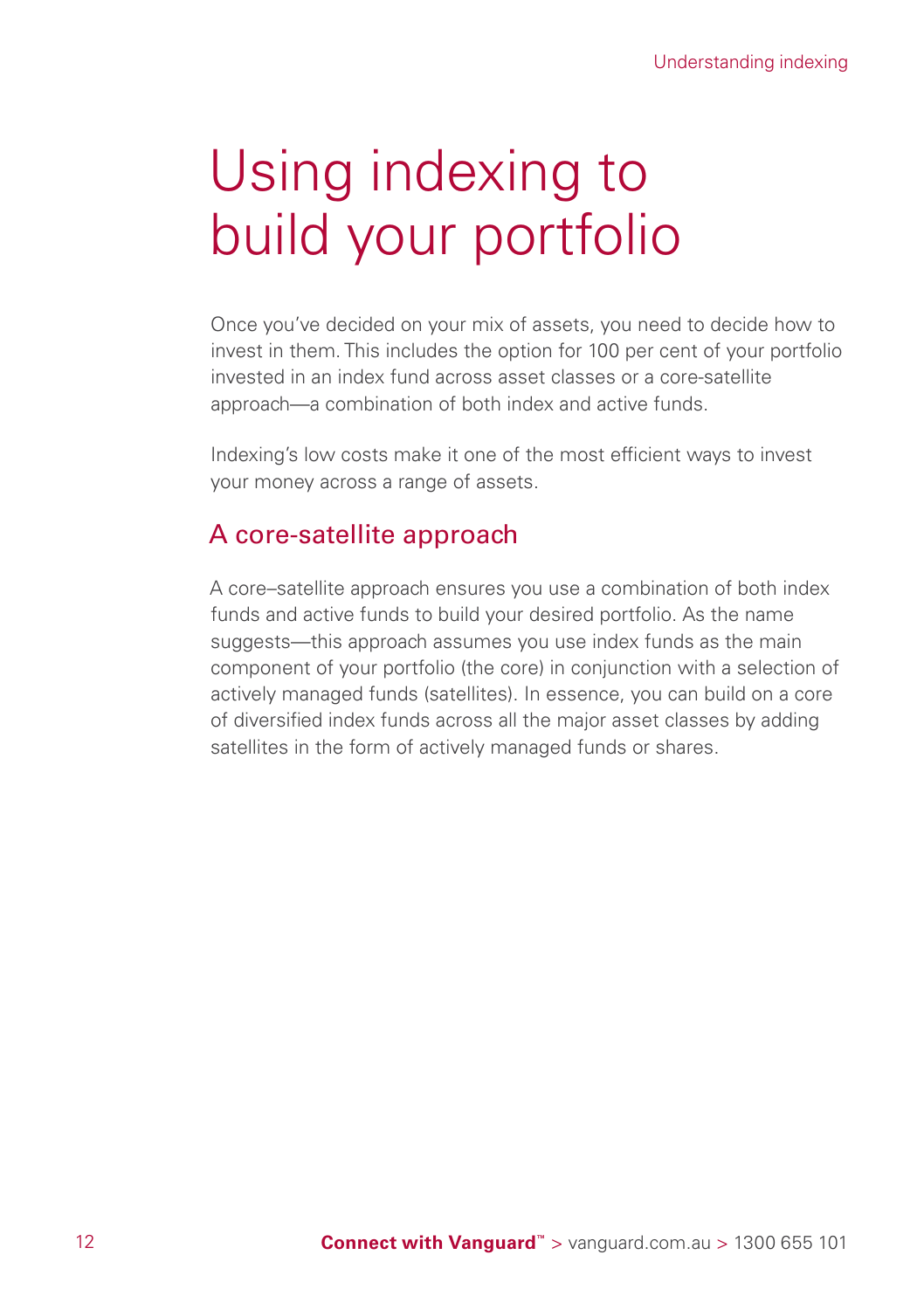"Most investors, both institutional and individual, will find that the best way to own common stocks (shares) is through an index fund that charges minimal fees."

- Warren Buffett, Berkshire Hathaway Annual Report 1996.

Understanding indexing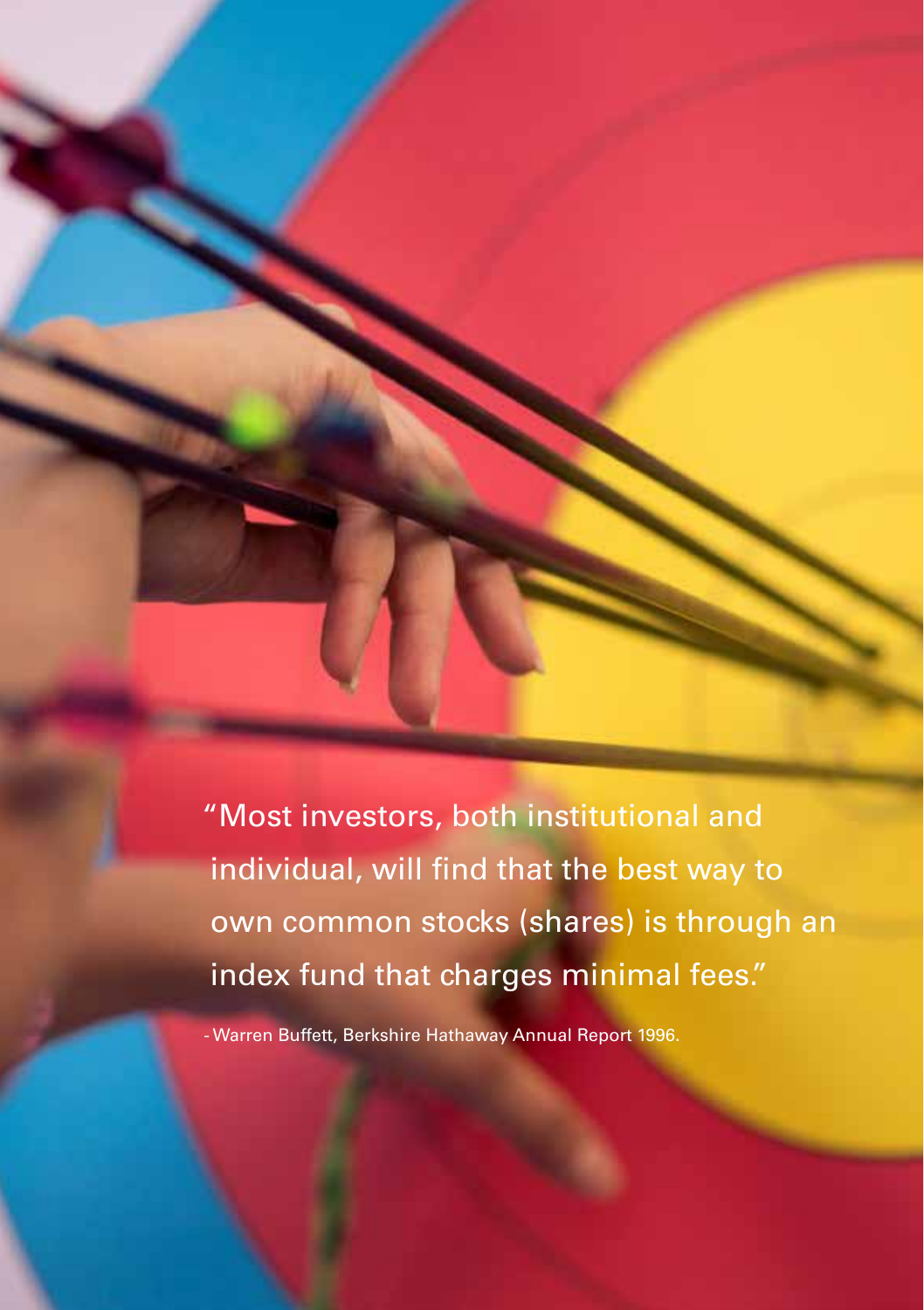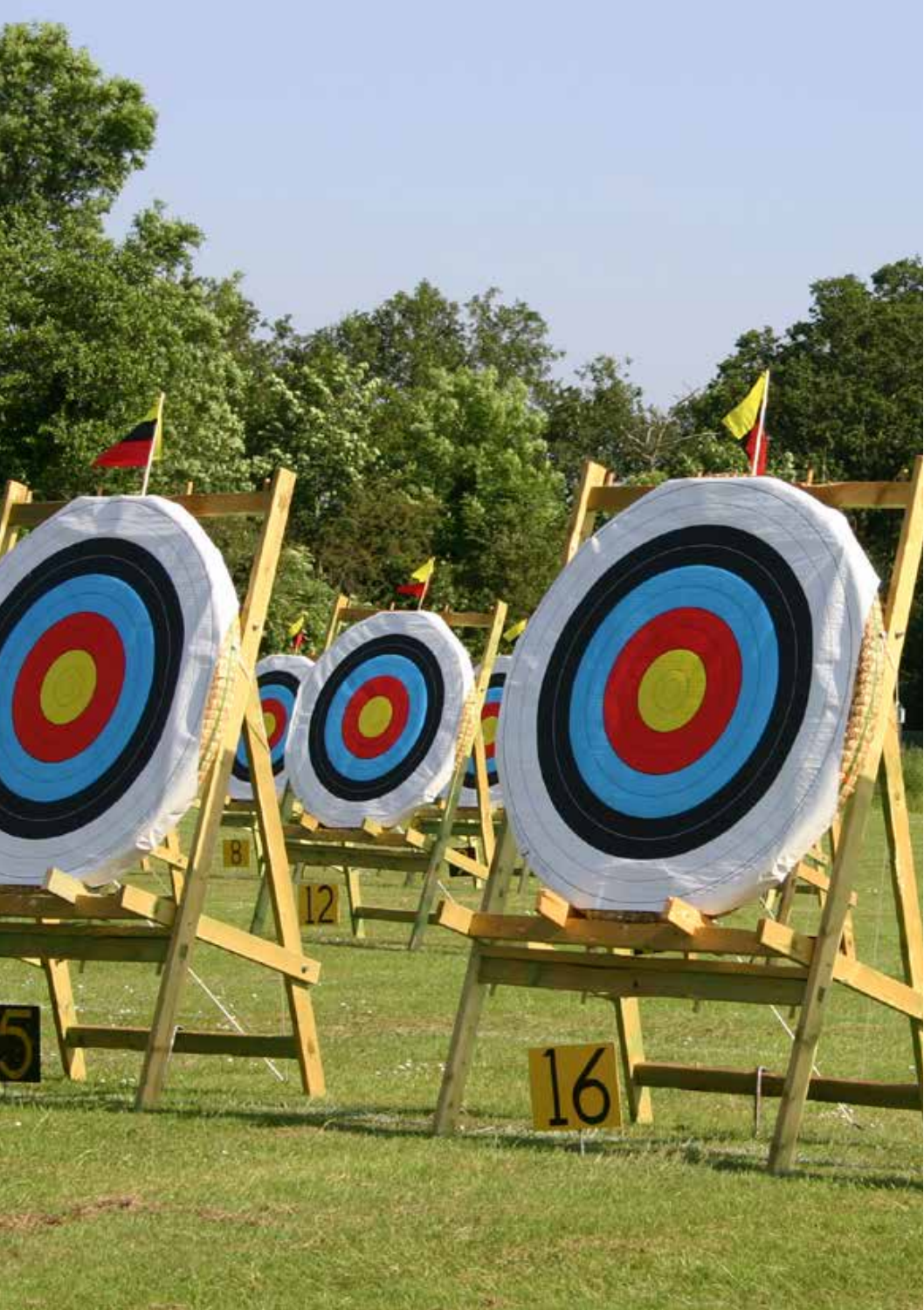# The Vanguard difference

When you invest with Vanguard, you have more than 40 years of investing experience behind you. So no matter which investment products suit your needs, you can feel confident that Vanguard investments are built on a rigorous investment philosophy that stands the test of time.

Since launching the first index mutual fund for individual investors in 1976, Vanguard has strived to be the world's highest-value provider of investment products and services. We have an unwavering focus on our clients with a commitment to champion what's best for investors by offering outstanding service, while keeping costs low.

### Low-cost investing

We know we can't control the markets, but we can control the costs of investing. To that end, providing low-cost investments isn't a pricing strategy for us. It's how we do business.

We can keep our costs low because of our unique ownership structure in the United States, which allows us to return profits to investors through lower costs so investors can earn more over time.

# Our range of managed funds and ETFs

Vanguard offers a complete range of funds across all asset classes.

To see our complete product offerings, visit vanguard.com.au.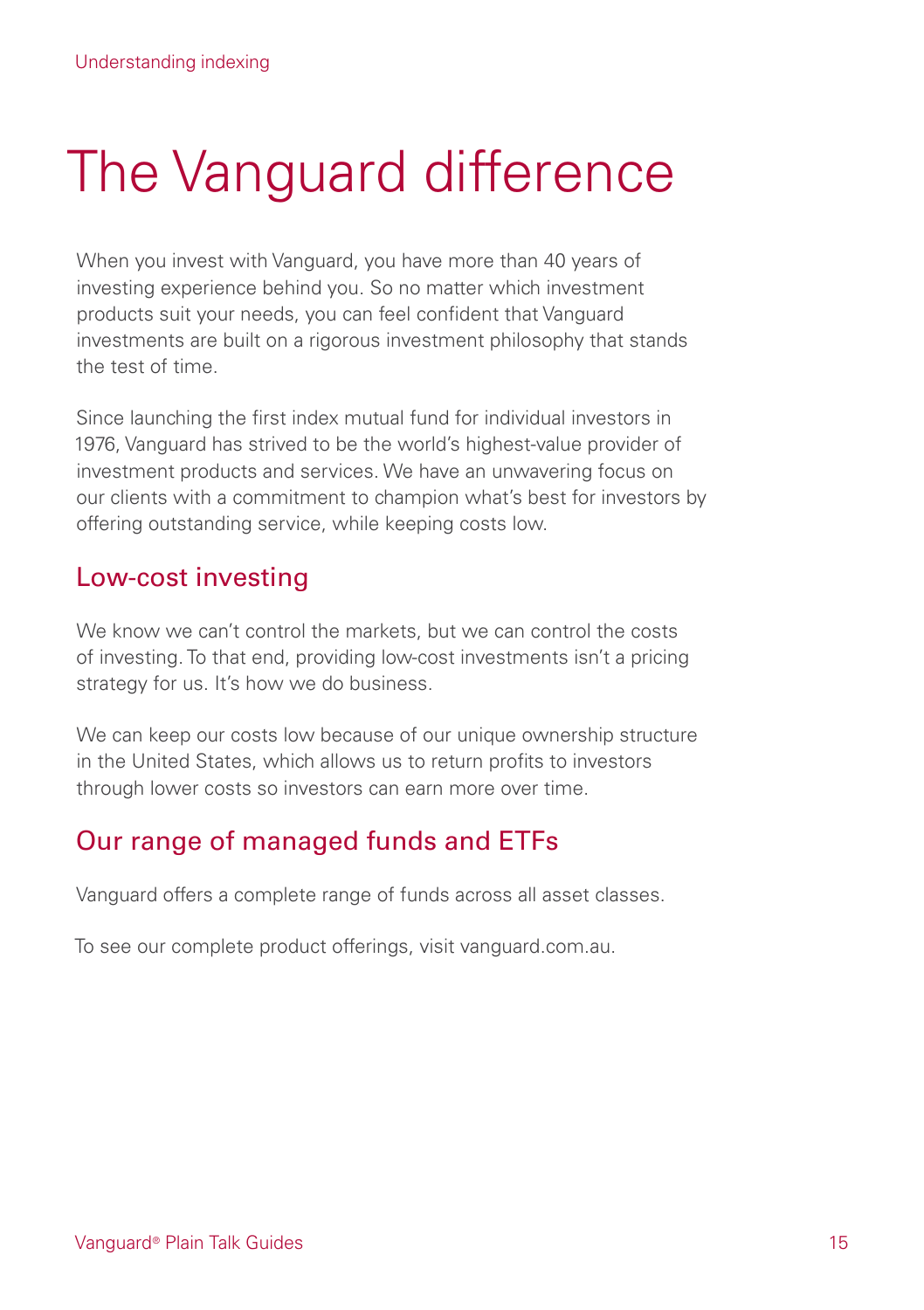# For more information

Contact us or speak to your financial adviser.

#### Personal investors

| Web   | vanguard.com.au                    |
|-------|------------------------------------|
| Phone | 1300 655 101                       |
|       | 8:00 am to 6:00 pm                 |
|       | Monday to Friday (Melbourne time)  |
| Email | clientservices@vanquard.com.au     |
| Mail  | Vanguard Investments Australia Ltd |
|       | GPO Box 3006                       |
|       | Melbourne VIC 3001                 |

#### Financial advisers

| Web   | vanquard.com.au/adviser            |
|-------|------------------------------------|
| Phone | 1300 655 205                       |
|       | 8:00 am to 6:00 pm                 |
|       | Monday to Friday (Melbourne time)  |
| Email | adviserservices@vanquard.com.au    |
| Mail  | Vanguard Investments Australia Ltd |
|       | GPO Box 3006                       |
|       | Melbourne VIC 3001                 |